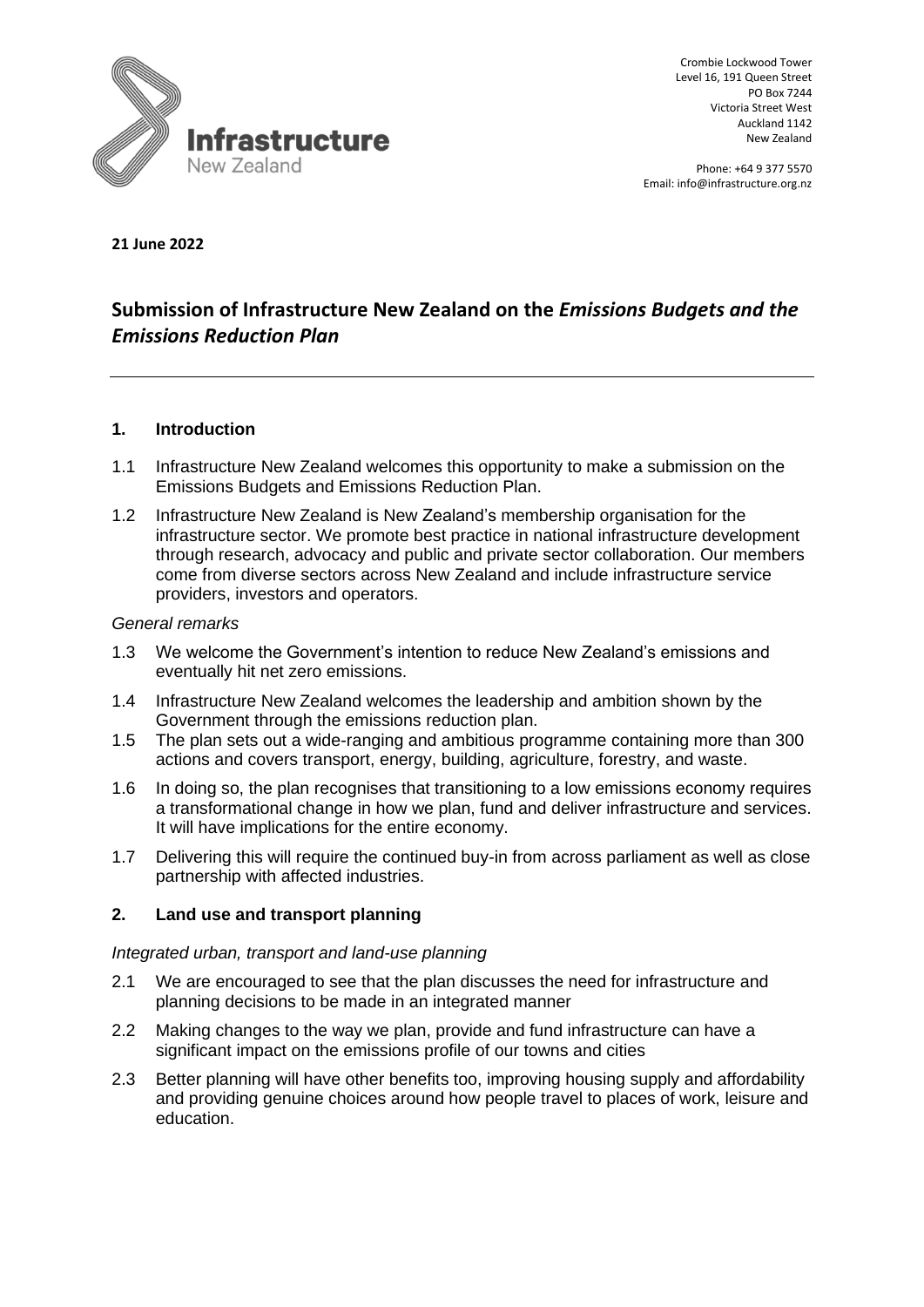

2.4 For instance, more integrated planning of greenfield developments will ensure that land use decisions around residential, commercial and industrial activity are made in a co-ordinated way, ensuring that cities and towns are designed to minimise travel distances and enable genuine choices between private and public transport alternatives. Instead, the current approach results in land being made available for residential developments to respond to housing shortages, which are often at great distances from places of work and play, requiring many New Zealanders to rely on private vehicle use.

## *Mode shift and congestion charging*

- 2.5 The plan highlights the need to encourage greater patronage of public transport and use of walking and cycling modes.
- 2.6 There is also the need to ensure prerequisite infrastructure is in place to facilitate mode shift and thereby reduce transport emissions. For instance, not all New Zealanders have access to adequate and rapid/frequent public transport and/or public transport infrastructure, e.g. at capacity park and ride facilities.
- 2.7 Similarly, there is a need to understand New Zealanders' travel patterns and what can be done to change travel needs and patterns, e.g. working from home and providing meaningful employment opportunities within local catchments.
- 2.8 The Auckland Plan 2050, for instance, identifies five nodes other than the Auckland City Centre that are meant to provide flexibility and choice for business by providing business opportunities and business land in close proximity to deep labour pools with an interconnected transport network. This is supposed to make more jobs and educational opportunities accessible to more people without them having to travel long distances. The challenge is making this a reality.
- 2.9 The emissions reduction plan will need to have an equal focus on changing the way and the reason why we travel.
- 2.10 In the absence of addressing the above issues, measures such as the levying of congestion pricing and high emissions-related taxes would only be regarded as punitive taxes.

#### *Decarbonisation of the private vehicle fleet*

- 2.11 Mode shift is just one part of the equation. Major public transport infrastructure projects, for instance Auckland Light Rail (with an estimated cost of over \$14 billion) are only anticipated to shift travel from private travel to public transport, walking and cycling by 5% to 6.5% over the next 30 years.
- 2.12 While the Auckland Light Rail project will have broader urban development, housing and employment benefits, it will not provide the needed reductions in emissions to help New Zealand meet its emissions budgets.
- 2.13 We need to look at measures that help to decarbonise our private vehicle fleet, which New Zealanders use for the vast majority of travel (82% of trips by travel time).
- 2.14 We welcome the Government's efforts to do so through the scrap and replace scheme and through electrifying the public fleet but there is a missed opportunity to do more for instance through provision of charging infrastructure and extension of the clean car discount scheme.